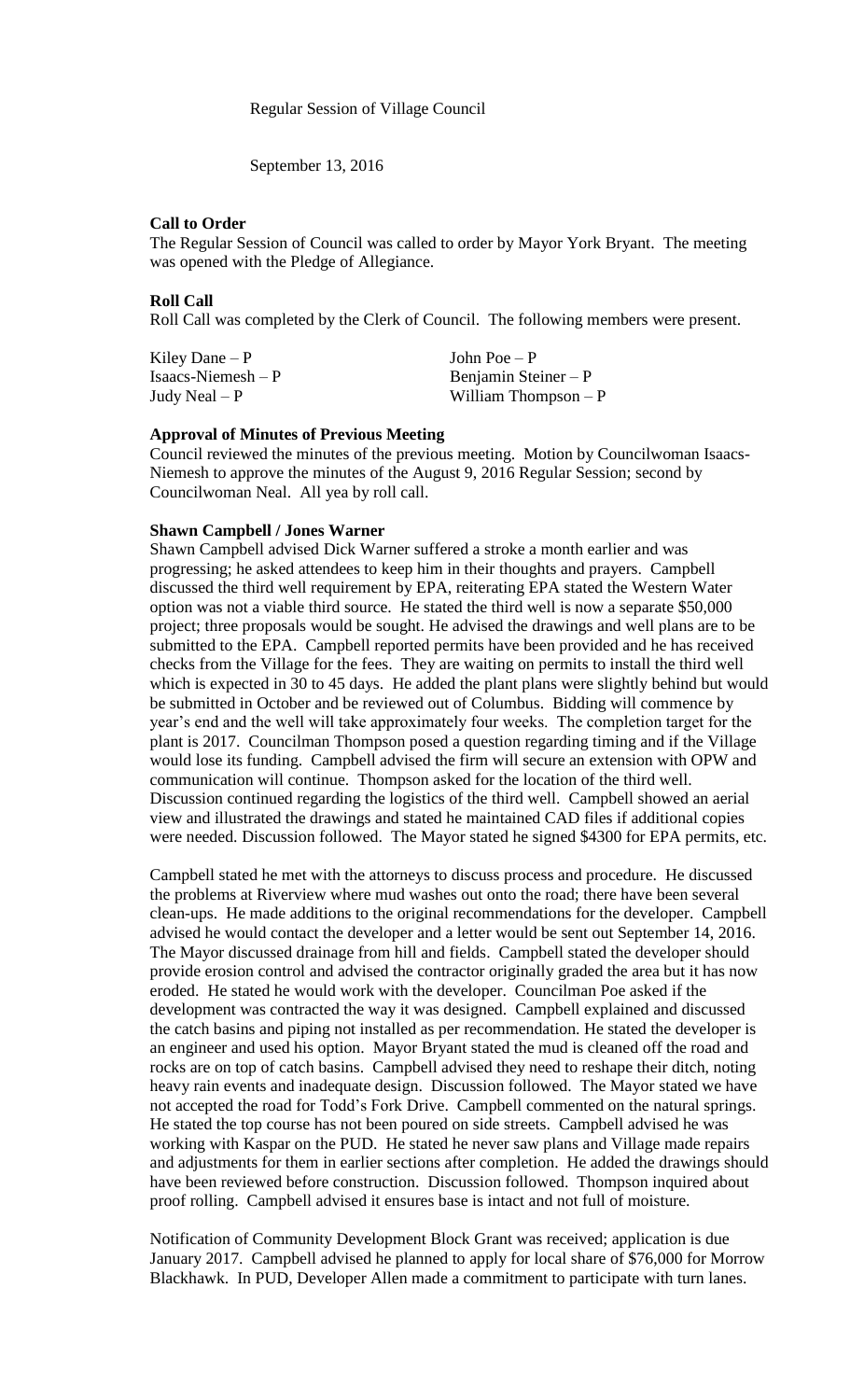September 13, 2016

He requested a meeting to have the developer assist. Thompson stated there is language in the latest version of the PUD regarding improvements.

## **Ken Elliott / Regional Manager Ohio Department of Natural Resources and John Theuring / Friends of Little Miami Trail**

Ken Elliott introduced himself and John Theuring. He provided contact information and business cards. He advised they maintained the trails and the slate of parks. Theuring distributed the Morrow Trail Traffic Estimates, a 2016 FLMSP Trail Count Program. He advised he determines how many people use the 53 miles of trail. Theuring stated 74,000 users are estimated by the end of the year in Morrow. He reported the area 3 miles north and south of Morrow would have 158,000 people using the trail; 250,000 people will come through 12 miles of trail. Theuring provided demographics; 75% of the users have incomes of \$40,000 plus and provided the URL. He stated the average biker spends \$15 in the area.

Neal questioned if they could provide any solutions with regard to safety at intersections with traffic signs. Elliott advised the problem is throughout the 53 miles of trail which Rangers patrol. Poe stated one ticket was issued in Morrow and gave the reason; there have been two fatalities at Stubbs Mill Road. He stated we want them to have a good time and come back. Poe stated he didn't want to ruin the relationship with bikers and asked if additional signage would help. Theuring stated he recommended a signs every half mile. Mayor Bryant asked who pays for the signs. Poe discussed raising awareness and safer alternatives. Discussion followed. Elliott agreed to discuss this with his staff and get back to the Village officials. Thompson noted his observation of equipment used on the trail, stating it blows debris everywhere. Theuring stated that is how they keep the leaves off the trails and promised to discuss it with the user.

## **Paula Smith / Council on Aging Communication Specialist**

Smith, a Morrow resident, introduced herself and discussed the Warren County Elderly Services Program which helps older adults maintain independence in their homes. She highlighted the Annual Report and Fact Sheet and provided copies for Council and Village officials. Smith stated 57 seniors in Morrow have been helped. She provided eligibility information and applauded volunteer services. Warren County residents are aging; one in five are over 60 years of age or older and one in ten have limited income. Ninety percent of the funding comes from the levy. The Elderly Services Renewal Levy helps seniors remain in their homes; this is the  $14<sup>th</sup>$  year for the levy which will not raise taxes. The Renewal on the November ballot is 1.21 mills at a cost of \$34 per individual. Poe added taxes are going down this year. Mrs. Smith confirmed taxes will be \$1.40 less; it is a cost effective program. She stated the program helps other family members; delivered meals, medical transportation and electronic monitors are the most used services. Smith provided contact information, web site and date for campaign kick-off. Poe added volunteering for Meals on Wheels is great as well as a ride along. Neal stated her father is 94 and has used the Meals on Wheels services previously.

#### **Reports / Legislation from Village Officials**

The Mayor advised the 8 acre area next to the Rest Home is asking if Morrow will provide water to the property. He stated a portion of the acreage is in Morrow. He posed a question regarding incorporation. Thompson stated he would be in favor of incorporation. Discussion followed. Isaacs-Niemesh asked Solicitor Kaspar for a response. Kaspar advised he would like to research the utility issue. Poe stated incorporation would be necessary. Kaspar commented on annexation. Discussion followed. He asked that he have an opportunity to research before a decision is made. The Mayor added he received positive comments on the work done by the Street Maintenance crew.

## **William Harrison / Fire Department Chief Salem Township/Morrow**

The Chief reported on the status of the Knock Box System. He stated the Fire Department will install a CAD system; currently, they own twelve and nine are in use. The program began 7 years ago for medical issues and applications are available. The Fire Chief asked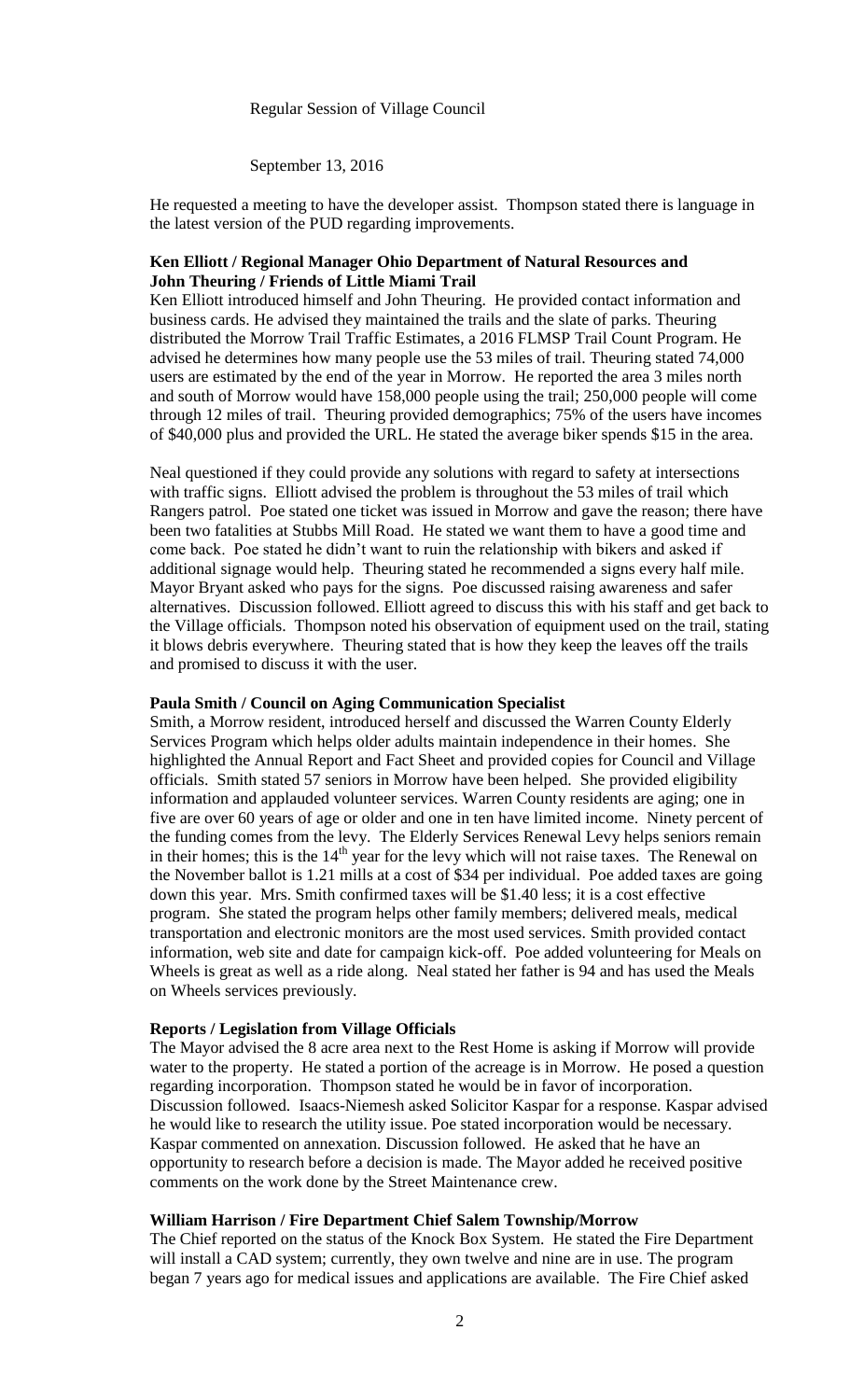## Regular Session of Village Council

September 13 2016

for a mission statement from the Village for the back of the cards the department issues. He announced the Trunk or Treat on October  $23<sup>rd</sup>$  from 2pm to 4pm.

Harrison advised the election was 8 weeks away and the Fire Department Levy is on the ballot. He stated he has spoken with a lot of citizens and will endeavor to make things better. Mayor Bryant stated the Chief and department are doing a good job.

#### **Reports / Legislation from Village Officials Cont'd**

Reports provided to Council included Mayor's Court Report and Bank Reconciliation, Village Fiscal Revenue Status by Fund Summary, Bank Reconciliation and Disbursements.

Isaacs-Niemesh asked the Mayor when the park water fountain would be installed. The Mayor responded the new backhoe would be utilized and the work done within the next few weeks. Thompson discussed the Morrow representation for the quarterly Warren County Planning Commission. He stated the Zoning Inspector wished to be the back-up. Neal who currently was the back-up stated that would be fine. Poe stated a Morrow family experienced tragic loss; a member of the family is an employee at the Ice Cream Shop. He asked all to remember the family. Neal reported the Historical Society rented a storage unit. She requested a Council member be present when the items are moved.

Kaspar reported he followed up on concerns for the Woodlands Development. He stated he investigated the Bond, Letter of Credit for PUD and Security Agreements. He advised had discussions with Shawn Campbell of Jones Warner and Warren County to determine how things worked previously. He wanted to be sure the developer is accountable for commitments, distinguish private versus Village. Mayor Bryant commented and wanted Council to have answers. Discussion followed. When developers apply for a reduction in Letter of Credit we are able to respond. Poe asked if there are several revisions to the PUD with the Woodlands. Kaspar stated the County was not as involved in checks and balances; the Village had a lot of oversight. Thompson advised that he looked at it 3 years ago. He stated he didn't locate the original, but an amendment.

Fiscal Officer Nichole Knell requested adjustments in appropriations for an Income Tax refund of \$250, audit expenses for \$492, return of Surety funds for Woodlands and Todd's Fork at Riverview for \$20,000, Insurance Repayment for park damages for \$1,384.59, \$1,087.72 payroll funds, medical insurance of \$9,252.41, \$5,470.17 for Contractual Water Operator and line adjustments for Capital Outlay Water Plant Engineering on an emergency basis. Kaspar read the proposed Resolution.

Motion by Neal to suspend the rules and waive three readings of Resolution #20-16; second by Poe. Motion by Neal to adopt Resolution #20-16, approving adjustments in appropriations as outlined; second by Poe. All yea by roll call.

Knell provided detail for budget changes made by Warren County for Property and Local Government Tax. The estimate was lowered; two changes were made. She requested a Resolution accepting the amounts and rates determined by Warren County Budget Commission. Kaspar read the proposed Resolution.

Motion by Poe to suspend the rules and waive three readings of Resolution #21-16; second by Neal. Motion by Poe to adopt Resolution #21-16, approving amounts and rates determined by Warren County Budget Commission; second by Neal. All yea by roll call.

Knell stated she sent the Capital Improvement Grant for \$700 to Council. She referenced Curliss and 2% of \$20,000 to administer the grant. Poe asked hasn't Laura Curliss got this under control. Knell stated she entrusted this to me. Poe stated this money is a line item from our Capital Budget by the Speaker of the House.